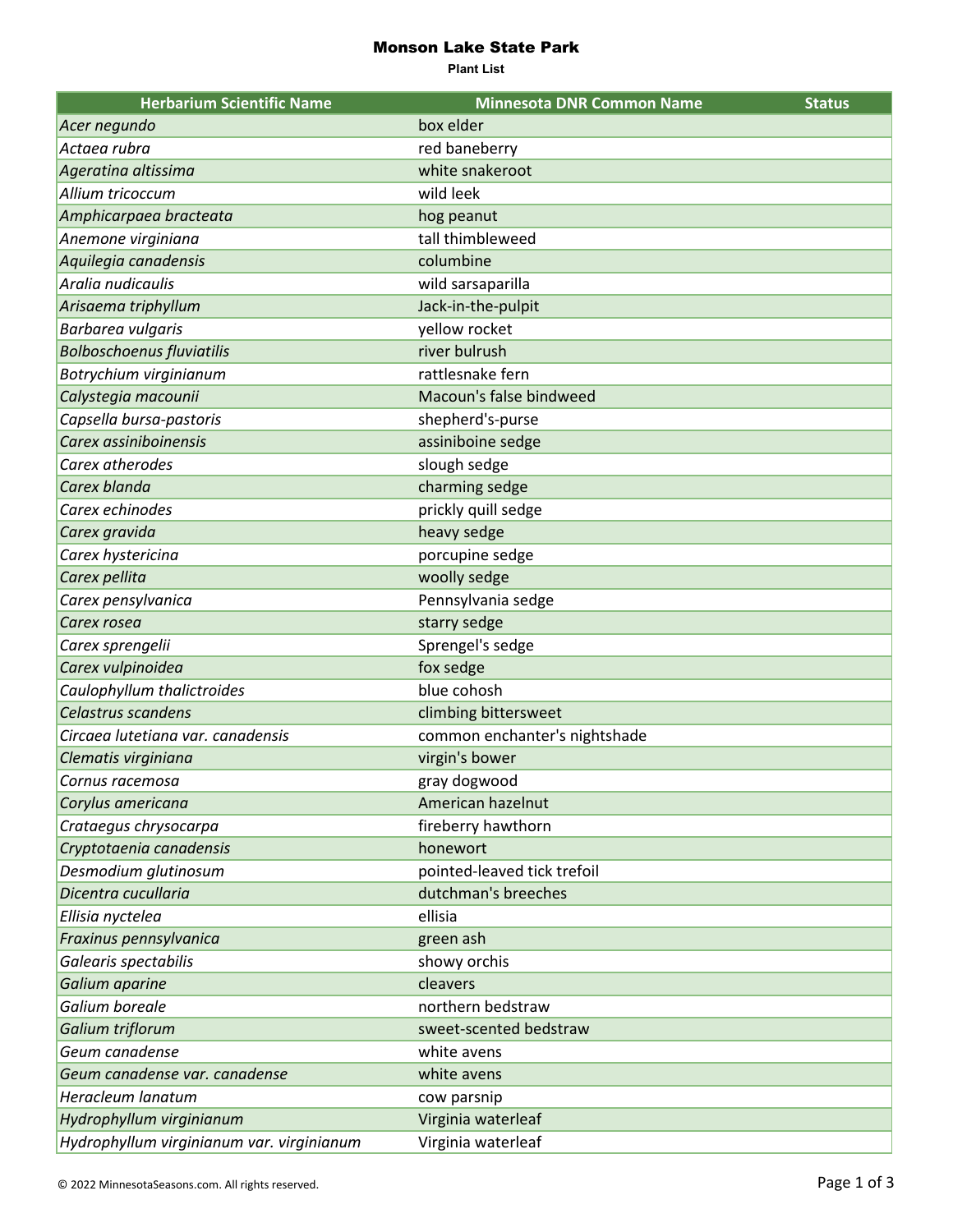## Monson Lake State Park

**Plant List**

| <b>Herbarium Scientific Name</b>       | <b>Minnesota DNR Common Name</b> | <b>Status</b> |
|----------------------------------------|----------------------------------|---------------|
| Juniperus communis var. depressa       | bush juniper                     |               |
| Juniperus virginiana var. virginiana   | eastern red cedar                |               |
| Laportea canadensis                    | woodnettle                       |               |
| Lathyrus ochroleucus                   | pale vetchling                   |               |
| Lathyrus venosus var. intonsus         | veiny pea                        |               |
| Lithospermum latifolium                | American gromwell                |               |
| Lonicera × bella                       | pretty honeysuckle               |               |
| Lonicera dioica var. glaucescens       | wild honeysuckle                 |               |
| Lonicera tatarica                      | tartarian honeysuckle            |               |
| Maianthemum canadense                  | Canada mayflower                 |               |
| Maianthemum racemosum subsp. racemosum | common false Solomon's seal      |               |
| Maianthemum stellatum                  | starry false Solomon's seal      |               |
| Menispermum canadense                  | Canada moonseed                  |               |
| Moehringia lateriflora                 | side-flowering sandwort          |               |
| Osmorhiza claytonii                    | Clayton's sweet cicely           |               |
| Osmorhiza longistylis                  | aniseroot                        |               |
| Ostrya virginiana                      | ironwood                         |               |
| Parietaria pensylvanica                | pellitory                        |               |
| Parthenocissus inserta                 | woodbine                         |               |
| Parthenocissus vitacea                 | woodbine                         |               |
| Phryma leptostachya                    | lopseed                          |               |
| Polygonatum biflorum                   | giant Solomon's seal             |               |
| Populus tremuloides                    | quaking aspen                    |               |
| Potentilla norvegica                   | rough cinquefoil                 |               |
| Prunus virginiana                      | chokecherry                      |               |
| Quercus macrocarpa                     | bur oak                          |               |
| Rhamnus cathartica                     | common buckthorn                 |               |
| Ribes americanum                       | wild black currant               |               |
| Ribes cynosbati                        | prickly gooseberry               |               |
| Ribes missouriense                     | Missouri gooseberry              |               |
| Rosa woodsii var. woodsii              | Wood's rose                      |               |
| Rubus idaeus                           | red raspberry                    |               |
| Rubus idaeus var. strigosus            | red raspberry                    |               |
| Rudbeckia laciniata var. laciniata     | tall coneflower                  |               |
| Salix bebbiana                         | Bebb's willow                    |               |
| Sambucus racemosa                      | red-berried elder                |               |
| Sanguinaria canadensis                 | bloodroot                        |               |
| Sanicula gregaria                      | gregarious black snakeroot       |               |
| Sanicula marilandica                   | maryland black snakeroot         |               |
| Schoenoplectus acutus var. acutus      | hardstem bulrush                 |               |
| Scirpus pallidus                       | pale bulrush                     |               |
| Smilax lasioneura                      | common carrion flower            |               |
| Solidago flexicaulis                   | zigzag goldenrod                 |               |
| Sparganium eurycarpum                  | giant bur-reed                   |               |
| Symphoricarpos occidentalis            | wolfberry                        |               |
| Taraxacum officinale                   | common dandelion                 |               |